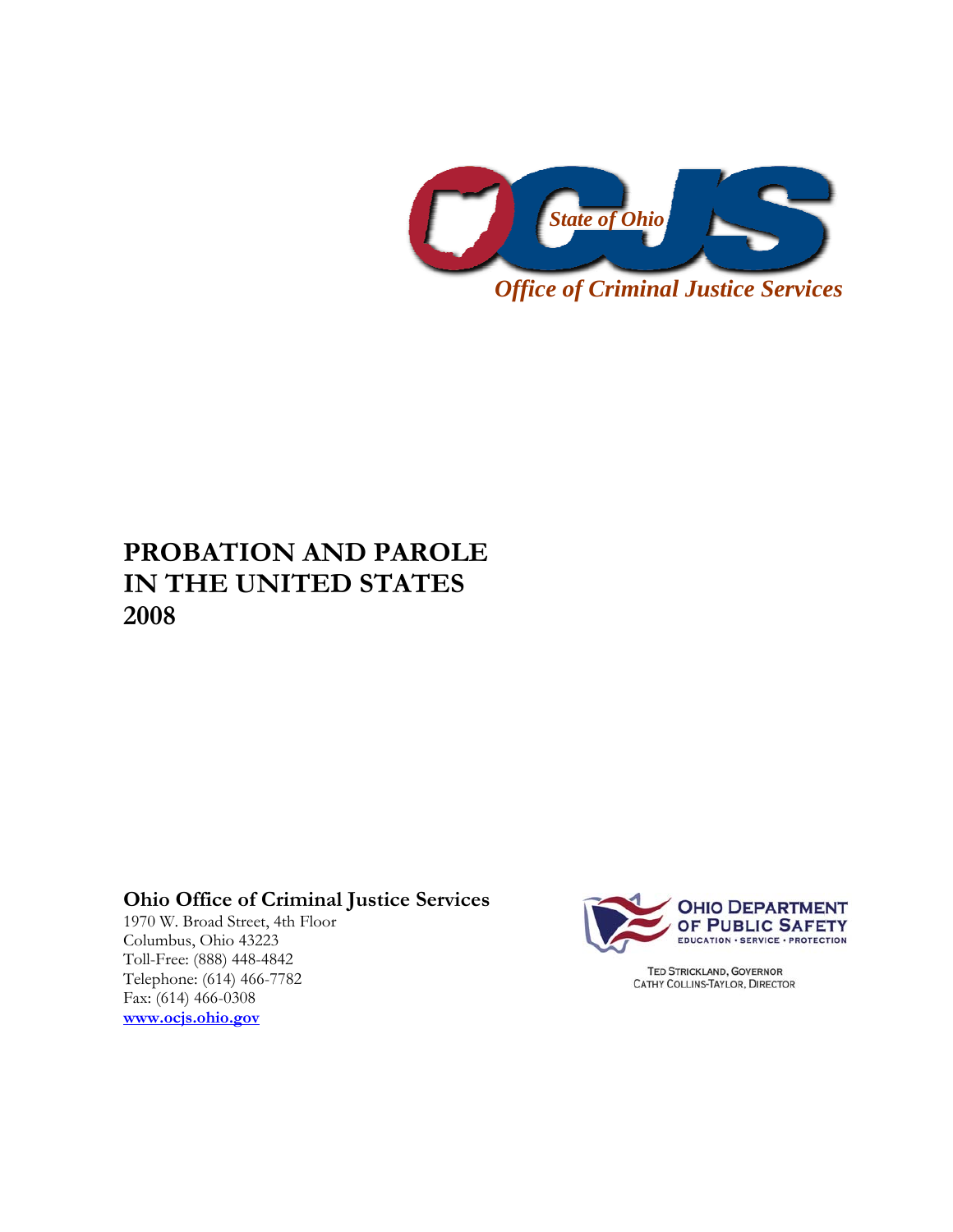#### **PROBATION AND PAROLE IN THE UNITED STATES, 2008**

In December 2009 the Bureau of Justice Statistics released *Probation and Parole in the United States, 2008.* Data come from the 2008 Annual Probation Survey and the 2008 Annual Parole Survey, as well as from the Administrative Office of the U.S. Courts. The surveys cover the federal system, all 50 states, and the District of Columbia.

Probation is defined here as a court-ordered period of correctional supervision in the community, generally as an alternative to incarceration. Parole is defined as a period of conditional supervised release in the community following a prison term.

The following are highlights taken from this report.

- In 2008, over 7.3 million people (or 1 in every 31 adults) were under some type of correctional supervision.
- In 2008, 5,095,200 people were on community supervision. The majority, 84%, were on probation, while 16% were on parole. Since 2000, approximately 82% of the growth in community supervision has been due to tan increase in probation.

### **Probation statistics**

- The U.S. probation population increased 0.9% in 2008 to 4,270,917 adults on probation.
- At yearend 2008, the probation supervision rate was 1,845 probationers per 100,000 adult U.S. residents.
- Ohio ranked fifth in the total number on probation, with an estimated 260,962. This represents an increase of 1.2% from January 1, 2008 to December 31, 2008.
- Ohio's probation rate of 2,973 per 100,000 adult residents was greater than the national rate of 1,845 per 100,000 adult residents.
- Characteristics of probationers in the U.S. in 2008 (much of the detailed Ohio data was not available):
	- o 24% female, 76% male
	- o 56% White, 29% Black, 13% Hispanic or Latino
	- o 49% felony offense, 48% misdemeanor offense, 2% other infraction
	- o 19% of probationers under supervision in 2008 had a violent offense as their most serious offense.
	- o 29% of probationers had a drug law violation as their most serious offense, followed by property offense (25%), public-order offense (17%), which includes driving while intoxicated and other traffic offenses only, and other offenses (10%).
	- o 71% were under active supervision, and 8% were absconders.